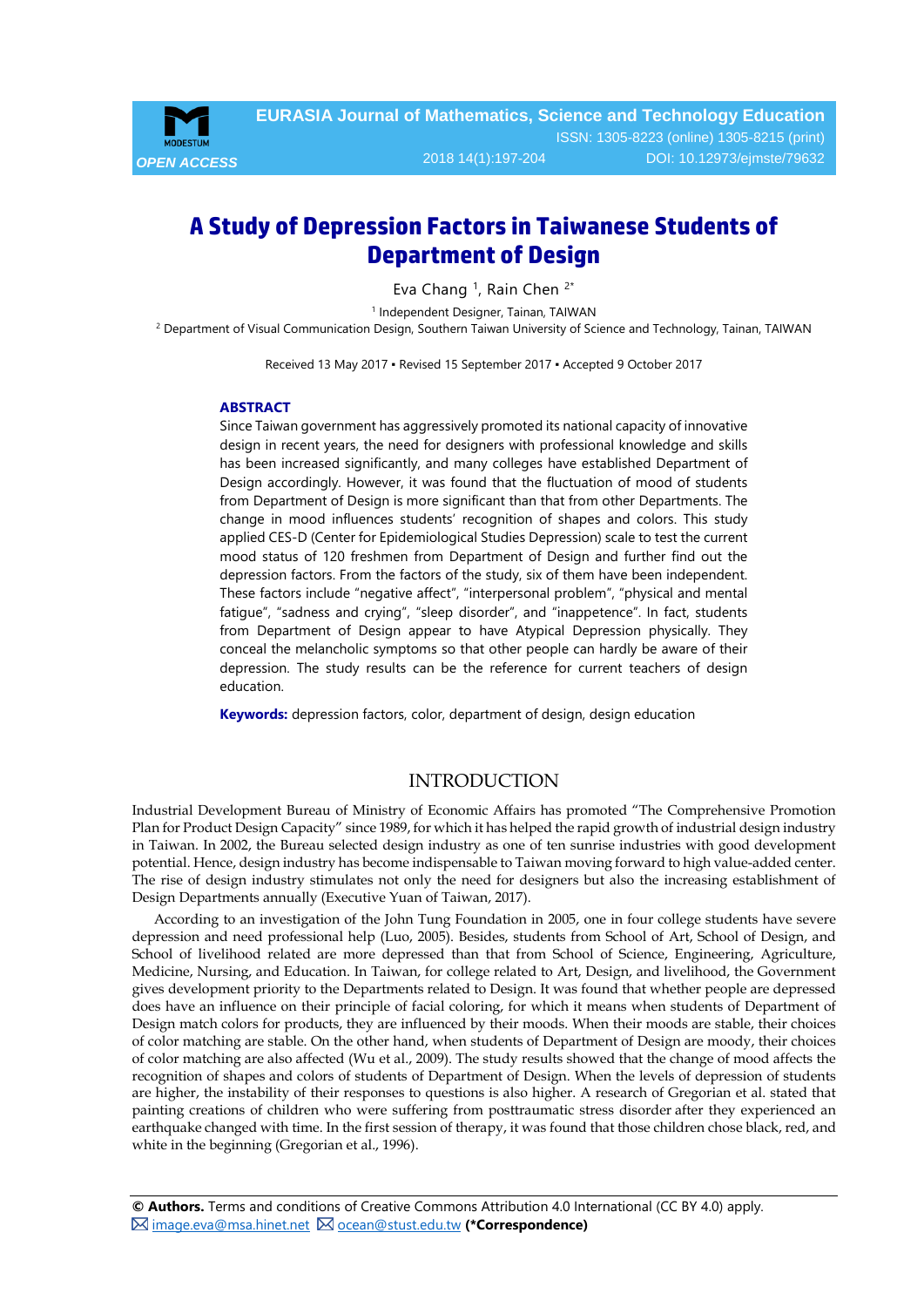#### **Contribution of this paper to the literature**

- To understand the depression of students from Department of Design, and discover the primary depression factors.
- Approximately one-third of the subjects had depressive tendencies.
- This study obtained the structures of six factors from the students of Department of Design. It is different from other studies. In addition to "depressed affect" and "interpersonal problem", four more factors, including "physical and mental fatigue", "sadness and crying", "sleep disorder", and "inappetence" have been found.

The advancement of the times has seen an increase in the number of people with depression, and the age of first occurrence is observed lower gradually. There is a rapid increase of youths with depression (Lewinsohn et al., 1993). Studies show that there is a significant correlation between youth depression and later suicidal intent (Beautrais, 2000; Groholt et al., 2000; Shaffer & Piacentini, 1994; O'Caroll et al., 1994; Committee on Adolescence, 1996; Committee on Adolescence 2000). Many epidemiological studies on children and adolescents consistently point out that depression is rarely found before age 13 but the cumulative incidence greatly increases after age 13. The peak is found between age 15 and 18 (Burke et al., 1990; Hankin et al., 1998). Studies show that there is a significant correlation between youth depression and later suicidal intent(Cole, 1993). For patients with depression, the youth have higher death rates (Birmaher et al., 1996). Depression is associated with multiple impairments in functioning, particularly in the social and academic domains (Kovacs & Goldston, 1991; Puig-Antich et al., 1993).

As the number of adolescent patients with depression is increasing, many studies have attempted to discover the suitability of instruments for measuring the mood states of adolescents. The swinging mood of adolescent also affects the measuring of the level of depression. Take CES-D as an example, a score of 16 or greater is generally considered the best critical point to identify if an adult is at risk of clinical depression. Nevertheless, many research results found that the score of the best critical point varies with different cultures and age groups. Some researches pointed out that the score of the best critical point to distinguish depression in adolescents has to be greater because of their swinging mood (Doerfler et al., 1988; Garrison et al., 1991). For the junior high school students in Taiwan, a score of 0-28 indicates no depression, a score of 29-48 indicates moderate depression, and a score of 49-60 indicates severe depression (Yang et al., 2004).

Many studies applied principal components analysis or factor analysis to verify the validity of CES-D among children or adolescents, and the results were found to be quite effective (Edman et al., 1999; Faulstich et al., 1986; Makini et al., 1996; Olsson & von Knorring, 1997). Symptoms of depression in adolescents are different from those in adults. Moreover, different cultures have different factors of depression. The existing depression factors are affected and varied by cross-culture. Radloff (1977) obtained a structure of four factors from American samples: "depressed affect," "positive affect," "somatic and retarded activity," and "interpersonal problem". His research results were affirmed by other studies (Grayson et al., 2000; Miller et al., 1997). Besides, since question number 4, 8, 12, and 16 in the 20-question CES-D questionnaire are asked in a positive tone, the results of many studies have turned out to be a bi-factor structure with one positive factor and one negative factor. The results of a study conducted by Miller et al. of elderly Mexican Americans (Miller et al., 1997) and the results of a study conducted by Edman et al. of 243 Filipino-Americans living in Hawaii (Edman et al., 1999) are both in a bi-factor structure with one positive and one negative.

Different studies have also shown two to seven-factor structure (Boisvert et al., 2003). Spijker et al. (2004) studied three ethnic groups, including Moroccan, Turk, and Dutch with an exploratory comparison by applying the CES-D scale factor structure. The factor analysis showed a structure of three, four, and five factors respectively. Two factors, "positive affect" and "interpersonal problem", were stably independent from the three ethnic samples (Spijker et al., 2004). Ying (1988) studied 360 Asian Americans by applying the CES-D for factor analysis, and the results were a three-factor structure: "depressed affect," "positive affect," and "interpersonal problem" (Ying., 1988). Besides, there was study of 138 married couples in Hong Kong as research subjects by Cheung & Bagley (1998). By applying CES-D scale, the result showed that the two-factor structure of "depressive symptoms" and "interpersonal problem" has high goodness of fit (Cheung & Bagley., 1998).

In summary, depression factors obtained by the CES-D scale vary from cross-culture. Furthermore, two factors, including "depressed affect" and "interpersonal problem", can be stably isolated from most of the ethnic samples. Therefore, the primary research objective of this study is to explore the depression status of students from Department of Design and discover the primary depression factors.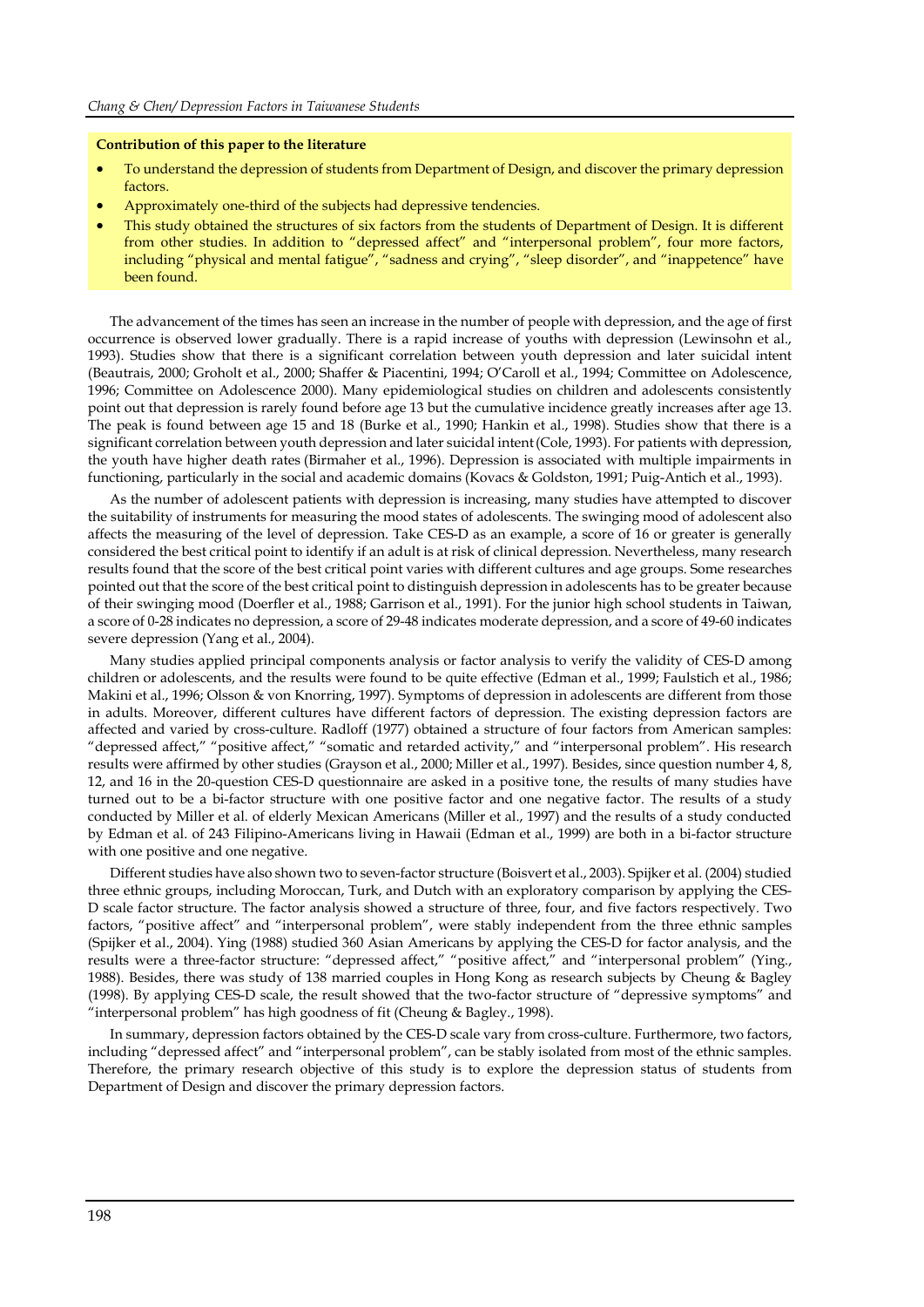## **METHODS**

## **Subjects**

Since the depression rate of females is higher than males, most of the selected subjects were females. Patients suffer from depressive symptoms only in autumn, winter, and spring are called Seasonal Affective Disorder, SAD. SAD are often caused by insufficient sunlight (Benedetti et al., 2003). In order to avoid disrupting the target of the research, the volunteer subjects participating in this study were 120 freshman of Department of Design from Southern Taiwan, including Shu-Te University, Kun Shan University, Southern Taiwan University, and Chang Jung Christian University. There were 120 freshmen of Department of Design participating in answering the CES-D. There were 76 females and 44 males, and the average age of the subjects was 18.6 (ranging from 18-24).

#### **Measures**

This study employed the Center for Epidemiologic Studies-Depression Scale (CES-D) issued by Radloff to measure the symptoms of depression and determine the seriousness. The CES-D was designed to measure adult depression symptoms. In recent years, it was found that it also has good reliability and validity applying to children and adolescents (Li et al., 2001; Makini et al., 1996; Olsson et al., 1999; Prescott et al., 1998; Edman et al., 1999; Olsson & von Knorring, 1997). The CES-D questionnaire applied in this study was translated by Dr. Chien who has achieved decent validity and reliability from studies of adult samples in Taiwanese communities (Chien & Cheng, 1985).

This questionnaire includes 20 questions about the level of symptoms experienced by the subjects over the past week. The scores range from 0 to 3 points: rare or never (under 1 day) is 0 points, a few or seldom  $(1\sim2$  days) is 1 point, often or most of the time (3~4 days) is 2 points, mostly or almost all the time (5~7 days) is 3 points. The questions 4, 8, 12, and 16 were control for response bias, so the scores were counted in reverse. The CES-D score ranges from 0 to 60, wherein a higher score indicates the higher frequency and number of symptoms related to depression. The CES-D was designed to measure adult depression symptoms. In recent years, it was found that it also has a good reliability and validity applying to children and adolescents (Edman et al., 1999; Li et al., 2001; Makini et al., 1996; Olsson et al., 1999; Prescott et al., 1998; Olsson & von Knorring, 1997).

#### **Procedures**

The study began by placing each subject in a quiet room. After the experimenter provided the instructions for answering the CES-D, the questionnaires were filled out by the subjects.

#### RESULTS

#### **Depression in Freshmen of Department of Design**

The CES-D is applied to measure the levels of depression in freshman of Department of Design. A higher total score indicates more severe depression. The test results: mean score was 24.8 points, the highest score was 49 points, and the lowest score was 4 points. Generally, a score of 16 on CES-D is considered to indicate depression in adults. However, due to cultural differences and the swinging mood of youths (Garrison et al., 1991), Yang et al. proposed that 29 points should be regarded as the critical point in determining whether Taiwanese youths are depressed (Yang et al., 2004). Therefore, this study divided the subjects into two groups: Depressive Tendency (DT) and No Depressive Tendency (NoDT), applying the critical point of 29 on the CES-D. The result showed that 82 subjects were NoDT (68% of the total) and 38 subjects were DT (31% of the total). If the score of 29 points was assumed as the best critical point, according to the test results, 82 subjects were NoDT (68% of the total) and 38 subjects were DT (31% of the total). It is observed from the results that approximately one-third of the test subjects have depressive tendencies. Thus it agrees with the results of the study conducted by Yeh (2005).

This study examined the internal consistency of reliability of the CES-D Scale, and the Cronbach's alpha was 0.90. It means that the survey results showed a high degree of reliability. **Table 1** shows the mean score and standard deviation of the 20-question CES-D questionnaire. In the 20 questions, responses to question 20 "I could not get going" got the highest mean scores is 1.86, and responses to question 17 "I had crying spells" got the lowest mean scores is 0.39.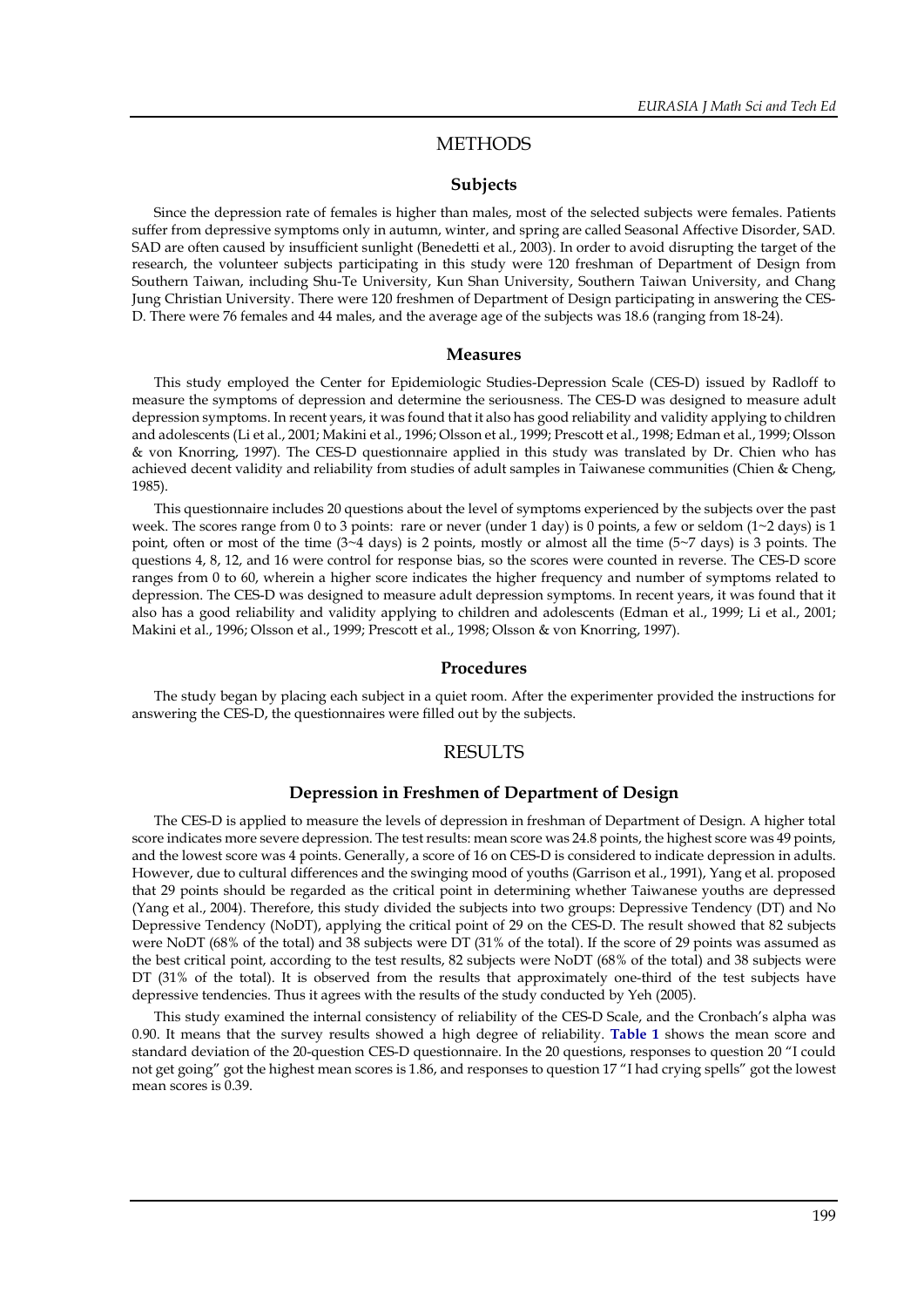| Items |                                                                           | Mean | Std. |
|-------|---------------------------------------------------------------------------|------|------|
|       | I was bothered by things that usually don't bother me                     | 1.63 | 1.07 |
| 2     | I did not feel like eating; my appetite was poor                          | 0.47 | 0.69 |
| 3     | I felt that I could not shake off the blues even with help from my family | 1.36 | 1.16 |
| 4     | I felt that I was just as good as other people                            | 1.49 | 1.04 |
| 5     | I had trouble keeping my mind on what I was doing                         | 1.61 | 0.93 |
| 6     | I felt depressed                                                          | 1.49 | 0.99 |
|       | I felt that everything I did was an effort                                | 1.38 | 0.98 |
| 8     | I felt hopeful about the future                                           | 1.52 | 1.04 |
| 9     | I thought my life had been a failure                                      | 0.87 | 0.90 |
| 10    | I felt fearful                                                            | 1.25 | 1.07 |
| 11    | My sleep was restless                                                     | 0.86 | 1.01 |
| 12    | I was happy                                                               | 1.24 | 0.98 |
| 13    | I talked less than usual                                                  | 1.17 | 0.90 |
| 14    | I felt lonely                                                             | 1.42 | 1.10 |
| 15    | People were unfriendly                                                    | 1.03 | 1.01 |
| 16    | enjoyed life                                                              | 1.30 | 0.92 |
| 17    | I had crying spells                                                       | 0.39 | 0.70 |
| 18    | I felt sad                                                                | 1.25 | 1.02 |
| 19    | I felt that people disliked me                                            | 1.26 | 1.04 |
| 20    | could not get going                                                       | 1.86 | 1.01 |

|  | <b>Table 1.</b> The mean score and standard deviation of the 20-question CES-D questionnaire |  |
|--|----------------------------------------------------------------------------------------------|--|
|--|----------------------------------------------------------------------------------------------|--|

Items are listed in presented order,  $N = 120$ 

#### **Results of Factor Analysis**

The study applied the 20-question CES-D Scale to conduct the factor analysis in order to discover factors associated to depression in freshmen of Department of Design. Firstly, KMO measure of sampling adequacy and the Bartlett's sphericity test were applied to ascertain whether CES-D questionnaire would be suitable for factor analysis. With the KMO value 0.83, the Bartlett's sphericity test value 1129.1, and significance 0.0, it is confirmed that the data is suitable for factor analysis. Next, principal component analysis was applied and eigenvalue was set to be more than 1 to obtain factors, and slope diagram was also applied to examine the suitability of factor digits. The Varimax was applied to perform orthogonal rotations. Finally, 6 factors were obtained, and they can explain approximately 70% of the variance ratio, with factor loading value of 20 variables over 0.5. This study named these six factors: "negative affect," "interpersonal problem," "physical and mental fatigue," "sadness and crying," "sleep disorder," and "inappetence," as shown in **Table 2**.

From **Table 2**, it can be deduced that there were six variables loadings on "negative affect" (Factor 1), seven variables loadings on "interpersonal problem" (Factor 2), four variables loadings on "physical and mental fatigue" (Factor 3), and only one variable loading on "sadness and crying" (Factor 4), "sleep disorder" (Factor 5), and "inappetence" (Factor 6). According to the past studies of depression factors, it is observed that "negative affect" (Factor 1) and "interpersonal problem" (Factor 2) were commonly found in most of the studies. However, there were four other factors found in the samples of this study: "physical and mental fatigue," "sadness and crying," "sleep disorder," and "inappetence." The highest loadings on Factor 1 were questions 1-4, which were asked in a positive tone; the highest loading on Factor 2 was question 13 "I talked less than usual"; the highest loading on Factor 3 was question 5 "I had trouble keeping my mind on what I was doing". Different from other results, there were only one variable for the three factors: loading on Factor 4 was question 17 "I had crying spells," loading on Factor 5 was question 11 "My sleep was restless," and on Factor 6 was question 2 "I did not feel like eating; my appetite was poor."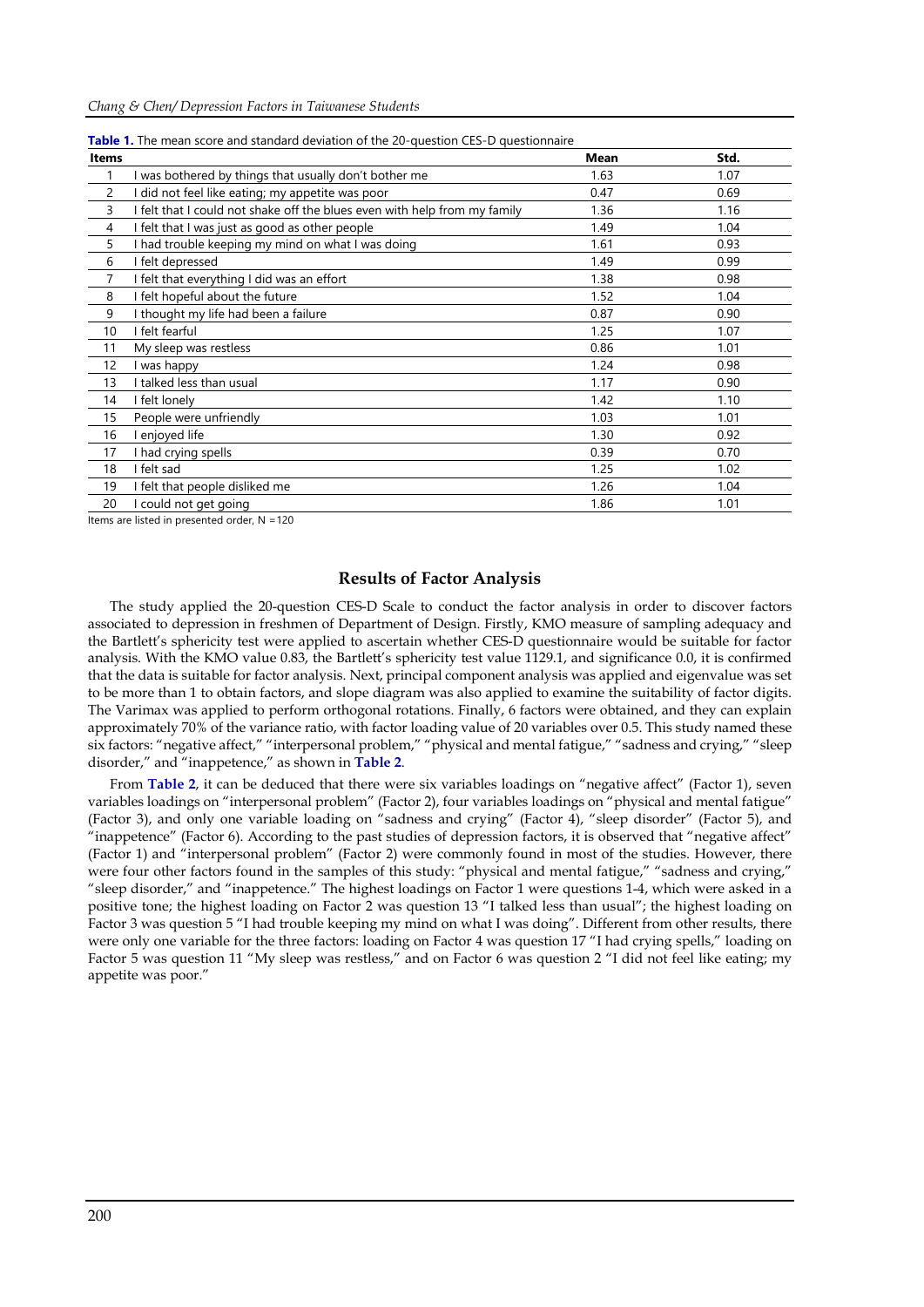| <b>Items</b>   |                                   | Factor 1 | <b>Factor 2</b> | Factor 3 | Factor 4 | Factor 5 | Factor 6 |
|----------------|-----------------------------------|----------|-----------------|----------|----------|----------|----------|
| 8              | I felt hopeful about the future   | 0.76     |                 |          |          |          |          |
| 16             | I enjoyed life                    | 0.75     |                 |          |          |          |          |
| $\overline{4}$ | I felt that I was just as good    | 0.69     |                 |          |          |          |          |
| 12             | I was happy                       | 0.64     |                 |          |          |          |          |
| 9              | I thought my life had             | 0.64     |                 |          |          |          |          |
| 3              | I felt that I could not shake off | 0.53     |                 |          |          |          |          |
| 13             | I talked less than usual          |          | 0.77            |          |          |          |          |
| 15             | People were unfriendly            |          | 0.66            |          |          |          |          |
| 14             | I felt lonely                     |          | 0.63            |          |          |          |          |
| 6              | I felt depressed                  |          | 0.62            |          |          |          |          |
| 18             | I felt sad                        |          | 0.58            |          |          |          |          |
| 19             | I felt that people disliked me    |          | 0.57            |          |          |          |          |
| $\mathbf{1}$   | I was bothered by things that     |          | 0.55            |          |          |          |          |
| 5              | I had trouble keeping my mind     |          |                 | 0.81     |          |          |          |
| $\overline{7}$ | I felt that everything I did was  |          |                 | 0.69     |          |          |          |
| 20             | I could not get going             |          |                 | 0.58     |          |          |          |
| 10             | I felt fearful                    |          |                 | 0.58     |          |          |          |
| 17             | I had crying spells               |          |                 |          | 0.81     |          |          |
| 11             | My sleep was restless             |          |                 |          |          | 0.87     |          |
| 2              | I did not feel like eating        |          |                 |          |          |          | 0.78     |
|                | Eigenvalue                        | 3.92     | 3.51            | 2.33     | 1.50     | 1.43     | 1.24     |
|                | % of Variance                     | 19.61    | 17.55           | 11.63    | 7.46     | 7.13     | 6.19     |
|                | Cumulative %                      | 19.61    | 37.16           | 48.78    | 56.27    | 63.36    | 69.55    |

**Table 2.** Results of CES-D questionnaire with factor analysis regarding freshman of Department of Design

Criteria: Eigenvalue > 1, Enter limit: Coefficient > 0.50. When the coordinates are "rotated varimax", the factors do not correlate.

#### SUMMARY

For the factors obtained in this study, six factors can be independent explicitly. What make it different from other studies is that, in addition to "negative affect" and "interpersonal problem", there are four more factors: "physical and mental fatigue," "sadness and crying," "sleep disorder," and "inappetence." According to the past studies of depression factors, it was found that negative affect and interpersonal problem can be stably independent from samples of different subjects. The result of factor analysis in this study showed that the most important factors were "negative affect" and "interpersonal problem" (with the highest eigenvalue). However, the factors "sadness and crying," "sleep disorder," and "inappetence" were different from other factors and were stably independent with only one variable.

Freshmen have to get with the lifestyle of university as well as the increasing academic pressure. In addition to the loading of general courses, the students of Department of Design have to complete various design works. Factor analysis of the reason for depression of freshmen of Department of Design found that in addition to "negative affect", "interpersonal problem" was another important factor. This may be because freshmen of university are not yet familiar with their classmates.

According to the studies of depressed children and adolescents, atypical features of depression occur in this age group (Lewinsohn et al., 1994; Williamson et al., 2000). Two manifestations of depression are major depressive disorder and atypical depression. Symptoms of major depressive disorder include unhappiness, lack of confidence, sleep disturbances, feelings of tearfulness, silence, having no intention of going out, inappetence, giddiness, chest tightness, upset stomach, and suicidal thoughts. In contrast, atypical depression was defined as the presence of mood reactivity during the depressive episode, along with at least one of four associated features: hypersomnia, hyperphagia, leaden paralysis, and rejection sensitivity. People with atypical depression can smile and tend to overeat, oversleep, and easily get moody due to mental stress (Brent & Birmaher, 2002; Kaminski et al., 2008; Stewart et al., 1993; Williamson et al., 2000). The most common type of depression found in adolescents is atypical depression. On the other hand, the type of depression most commonly affect adults is major depressive disorder.

Masked depression is a special type of atypical depression that may keep depressive tendencies from being observed by teachers and parents, and it makes diagnosis and treatment difficult. (Miodek et al., 2007). In addition, adolescents do not find it easy to elaborate their emotions (Marvin, 1990). Three factors were found in this study: "sadness and crying," "sleep disorder," and "inappetence" can explain the difference of influence between atypical depression in students of Department of Design and major depressive disorder in adults. Although students of Department of Design didn't get high scores on question 17 "I had crying spells" (Factor 4), question 11 "My sleep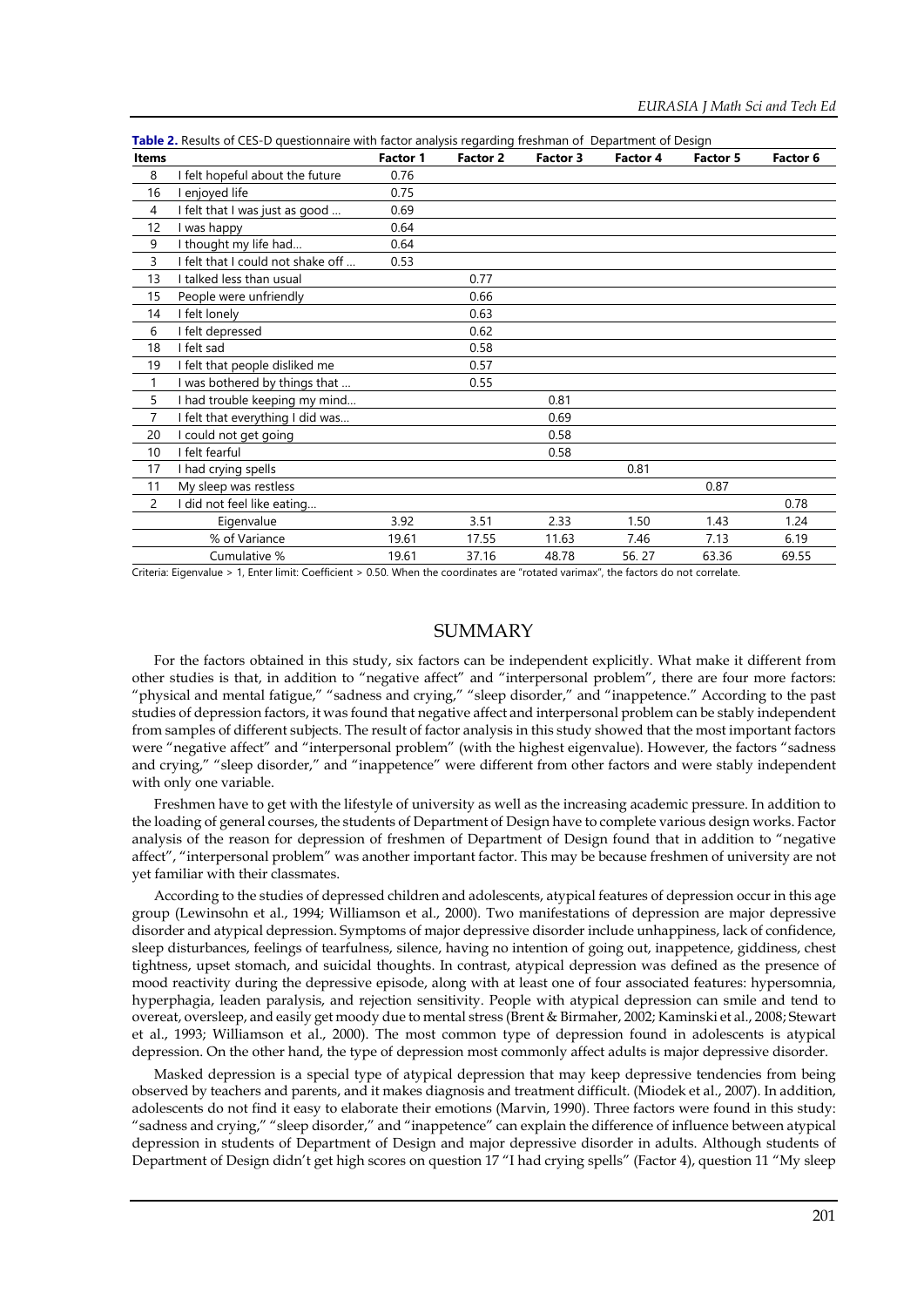was restless" (Factor 5), and question 2 "I did not feel like eating; my appetite was poor" (Factor 6), it remains uncertain that whether they were affected by atypical depression. "Interpersonal problem" as well as emotional pretense and closure may keep students with depressive tendencies from being observed by teachers and parents.

It is very important to understand the formation of depression and its pathological mechanisms in order to effectively preventing depression. Freshmen have to get with the lifestyle of university as well as the increasing academic pressure. In addition to the loading of general courses, the students of Department of Design have to complete various design works. Factor analysis of the reason for depression freshmen of Department of Design found that, in addition to "negative affect" and "interpersonal problems", the four factors, including "physical and mental fatigue", "sadness and crying", "sleep problem" and "inappetence" were important factors. Schools and educational authorities should be aware of this point to deal with issues related to those with the depressive tendency, and take preventative measures or seek for coping-strategies.

## **REFERENCES**

- Beautrais, A. L. (2000). Risk factors for suicide and attempted suicide among young people. *Australian and New Zealand Journal of Psychiatry, 34*, 420-436.
- Benedetti, F., Colombo, C., Pontiggia, A., Bernasconi, A., Florita, M., & Smeraldi, E. Morning light treatment hastens the antidepressant effect of citalopram: a placebo-controlled trial. *The Journal of Clinical Psychiatry*, *64*, 648- 653, 2003.
- Birmaher, B., Ryan, N. D., Williamson, D. E., Brent, D. A., Kaufman, J., Dahl, R. E., Perel, J., & Nelson, B. (1996). Childhood and adolescent depression: a review of the past 10 years. *Journal of the American Academy of Child & Adolescent Psychiatry, 35*, 1427-1439.
- Boisvert, J. A., McCreary, D. R., Wright, K. D., & Asmundson, G. J. G. (2003). Factorial validity of the Center for Epidemiologic Studies-Depression (CES-D) scale in military peacekeepers. *Depression and Anxiety, 17*, 19-25.
- Brent, A., & Birmaher, B. (2002). Adolescent depression. *The New England Journal of Medicine, 347*, 667–671.
- Burke, K. C., Burke, J. D., Regier, D. A., & Rae, D. S. (1990). Age at onset of selected mental disorders in five community populations. *Archives of General Psychiatry,* 47, 511-518.
- Cheung, C. K., & Bagley, C. (1998). Validating an American scale in Hong Kong: The Center for Epidemiological Studies Depression Scale (CES-D). *The Journal of Psychology, 132*(2), 169-186.
- Chien, C. P., & Cheng, T. A. Depression in Taiwan: epidemiological survey utilizing CES-D. *Bulletin of Japanese Society of Neurology and Psychiatry, 87*, 335-338, 1985.
- Cole, D. A., & Turner, J. E. (1993). Models of cognitive mediation and moderation in child depression. *Journal of Abnormal Psychology, 102*, 271-281.
- Committee on Adolescence (1996). *Group for the Advancement of Psychiatry*. Adolescent Suicide. Washington, DC: American Psychiatric Press.
- Committee on Adolescence (2000). Suicide and Suicide Attempts in Adolescents. *Pediatrics, 105*, 871-874.
- Doerfler, L. A., Felner, R. D., Rowlison, R. T., Raley, P. A., & Evans, E. (1988). Depression in children and adolescents: a comparative analysis of the utility and construct validity of two assessment measures. *Journal of Consulting and Clinical Psychology, 56*, 769-772.
- Edman, J. L., Danko, G. P., Andrade, N., McArdle, J. J., Foster, J., & Glipa, J. (1999). Factor structure of the CES-D among Filipino-American adolescents. *Social Psychiatry & Psychiatric Epidemiology, 34*, 211-215.
- Executive Yuan of Taiwan. (2017). *Challenge 2008 - National Development Plan.* Retrieved from http://www.nbic.org.tw/dbpdf/%ACD%BE%D42008Rev-20030106.pdf
- Faulstich, M. E., Carey, M. P., Ruggiero, L., Enyart, P., & Gresham, F. (1986). Assessment of depression in childhood and adolescence: an evaluation of the Center for Epidemiological Studies Depression Scale for Children (CES-DC). *American Journal of Psychiatry, 143*, 1024-1027.
- Garrison, C. Z., Addy, C. L., Jackson, K. L., McKeown, R. E., & Waller J. L. (1991). The CES-D as a screen for depression and other psychiatric disorders in adolescents. *Journal of the American Academy of Child and Adolescent Psychiatry, 30*, 636-641.
- Grayson, D. A., Mackinnon, A., & Jorm, A. F. (2000). Item bias in the Center for Epidemiologic Studies Depression Scale: effects of physical disorders and disability in an elderly community sample. *Journals of Gerontology: Series B: Psychological Sciences and Social Sciences, 55*, 273-282.
- Gregorian, V. S., Azarian, A., Demaria, M. B., & McDonald, L. D. (1996). Colors of disaster: the psychology of the "black sun". *The Arts in Psychotherapy, 23(1)*, 1-14.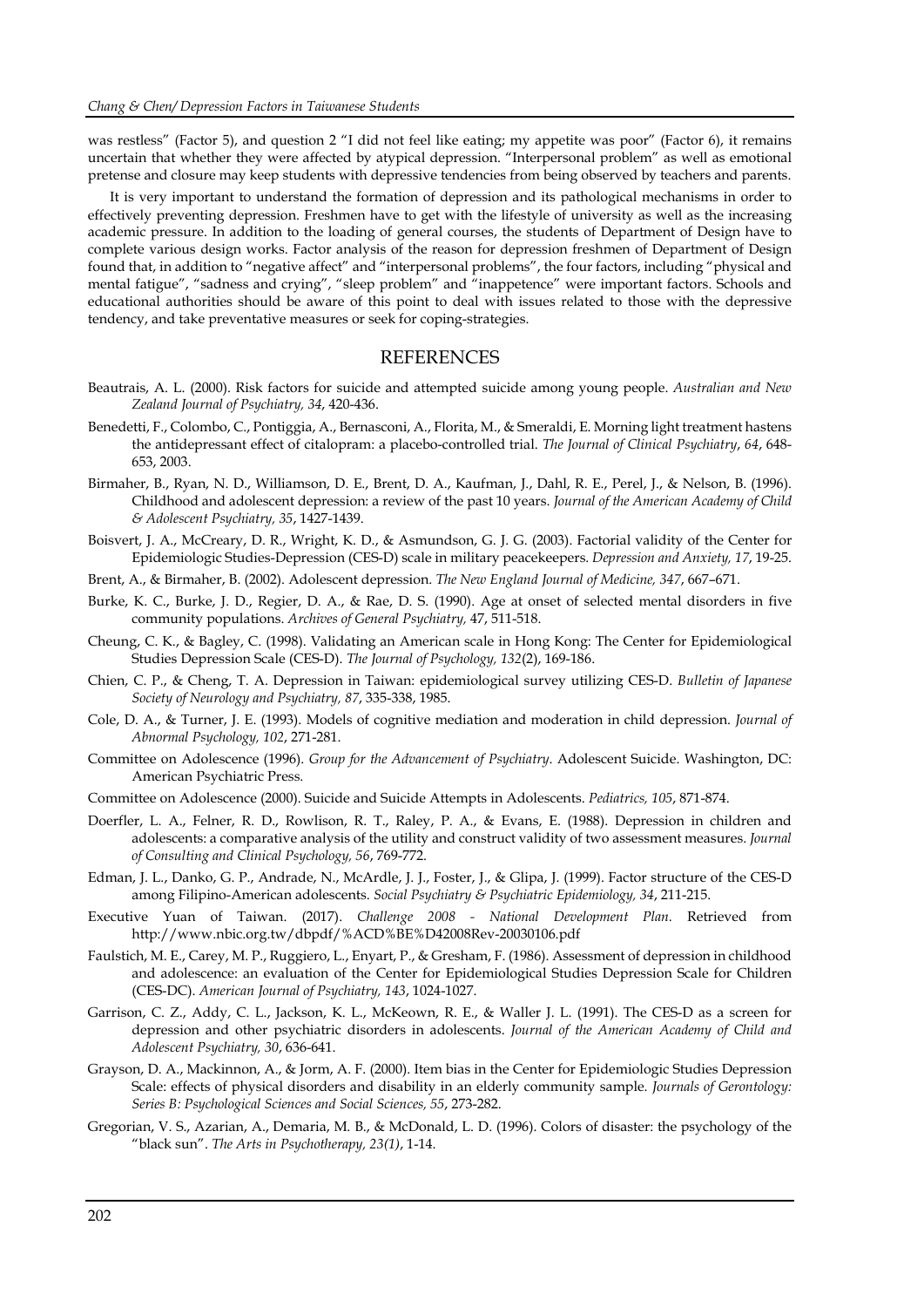- Groholt, B., Ekeberg, O., Wichstrom, L., & Haldorsen, T. (2000). Young suicide attempts: a comparison between a clinical and an epidemiological sample. *Journal of the American Academy of child and Adolescent Psychiatry, 39*, 868-875.
- Hankin, B. L., Abramson, L. Y., Silva, P. A., McGee, R., & Angell, K. E. (1998). Development of depression from preadolescence to young adulthood: gender differences in a 10-year longitudinal study. *Journal of Abnormal Psychology, 107*, 128-140.
- Kaminski, K. M. Naylor, M. W. King, C. A. & Ghazuiddin, N. (1995). Reactive mood and atypical depression in psychiatrically hospitalized depressed adolescents, *Depression, 3*, 176-181.
- Kovacs, M., & Goldston, D. (1991). Cognitive and social cognitive development of depressed children and adolescents. *Journal of the American Academy of Child and Adolescent Psychiatry, 30*, 388-392.
- Lewinsohn, P. M., Clarke, G. N., Seeley, J. R., & Rohde, P. (1994). Major Depression in community adolescents: Age at onset, episode duration, and time to recurrence. *Journal of the American Academy of Child and Adolescent Psychiatry, 33*, 809-818.
- Lewinsohn, P. M., Hops, H., Roberts, R. E., Seeley, J. R., & Andrews, J. A. (1993). Adolescent psychopathology: I. Prevalence and incidence of depression and other DSM-III-R disorders in high school students. *Journal of Abnormal Psychology, 102*(1), 133-144.
- Li, C., Johnson, N. P., & Leopard, K. (2001). Risk factors for depression among adolescents living in group homes in South Carolina. *Journal of Health and Social Policy, 13*, 41-59.
- Luo, Z. H. (2005). Depression, is it spreading throughout campus? *Health for All, 232*, 16-21.
- Makini, G. K., Jr., Andrade, N. N., Nahulu, L. B., Yuen, N., Yate, A., McDermott, J. F., Jr., Danko, G. P., Nordquist, C. R., Johnson, R., & Waldron, J. A. (1996). Psychiatric symptoms of Hawaiian adolescents. *Cultural Diversity and Mental Health, 2*, 183-191.
- Marvin, K. (1990). Strategies for directing psychodrama with the adolescent. Journal of Group Psychotherapy, *Psychodrama & Sociometry, 43*(3), 116-120.
- Miller, T. Q., Markides, K. S., & Black, S. A. (1997). The factor structure of the CES-D in two surveys of elderly Mexican Americans. *The Journals of Gerontology, 52B*(5), S259-S269.
- Miodek, A., Szemraj, P., Kocur, J., & Rys, A. (2007). Masked depression--history and present days. *Polski Merkuriusz Lekarski, 23*, 78-80.
- O'Caroll, Patrick,W., Potter, Llyod, B., & Mercy, James, A. (1994). Programs for the Prevention of Suicide among Adolescents and Young Adults. *Morbidity and Mortality Weekly Report, 43*, (RR-6), 1-7.
- Olsson, G. I., Nordstrom, M. L., Arinell, H., & von Knorring, A. L. (1999). Adolescent depression: social network and family climate--a case-control study. *Journal of Child Psychology and Psychiatry and Allied Disciplines, 40*, 227-237.
- Olsson, G., & von Knorring, A. L. (1997). Depression among Swedish adolescents measured by the self-rating scale center for epidemiology studies - depression child (CES-DC). *European Child and Adolescent Psychiatry, 6*, 81- 87.
- Prescott, C. A., McArdle, J. J., Hishinuma, E. S., Johnson, R. C., Miyamoto, R. H., Andrade, N. N., Edman, J. L., Makini, G. K., Nahulu, L. B., Yuen, N. Y. C., & Carlton, B. S. (1998). Prediction of major depression and dysthymia from CES-D scores among ethnic minority adolescents. *Journal of the American Academy of Child and Adolescent Psychiatry, 37*, 495-503.
- Puig-Antich, J., Kaufman, J., Ryan, N. D., Williamson, D. E., Dahl, R. E., Lukens, E., Todak, G., Ambrosini, P., Rabinovich, H., & Nelson, B. (1993). The psychosocial functioning and family environment of depressed adolescents. *Journal of the American Academy of Child and Adolescent Psychiatry, 32*, 244-253.
- Radloff, L. S. (1977). The CES-D scale: A self-report depression scale for research in the general population. *Applied Psychological Measurement, 1*, 385-401.
- Shaffer, D., & Piacentini, J. (1994). Suicide and attempted suicide. In M. Rutter & E. Taylor (Eds.), Child psychiatry: Modem approaches (3rd ed., pp. 407-424). Oxford, England: Blackwell Science.
- Spijker, J., van der Wurff, F. B., Poort, E. C., Smits, C. H. M., Verhoeff, A. P., & Beekman, A. T. F. (2004). Depression in first generation labour migrants in Western Europe: The utility of the Center for Epidemiologic Studies Depression scale (CES-D). *International Journal of Geriatric Psychiatry, 19*, 538-544.
- Stewart, J. W., Mcgrath, P. J., Rabkin, J. G., & Quitkin, F. M. (1993). A typical depression: a valid clinical entity? *Psych. Clin North Am, 16*, 479–495.